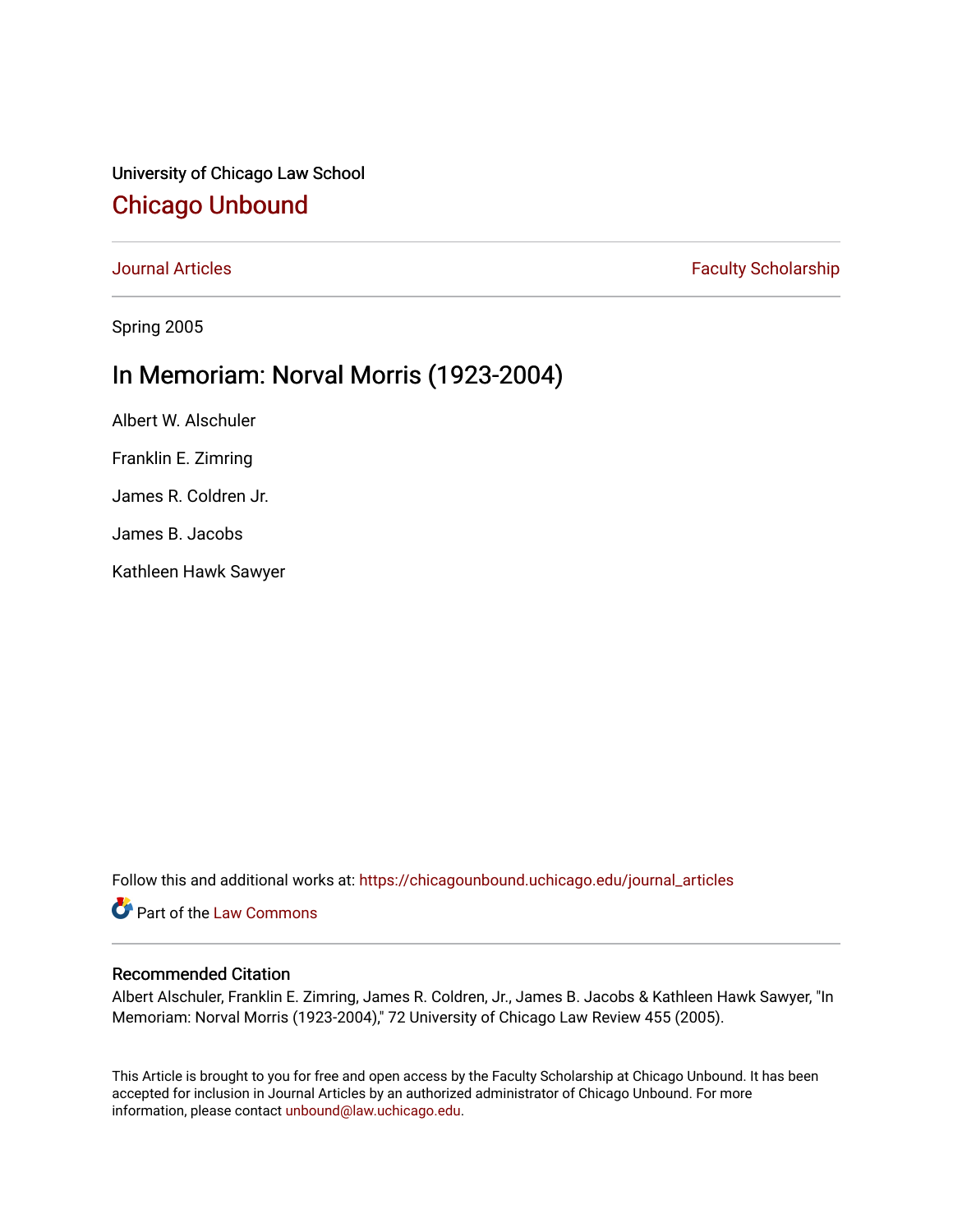# **The University of Chicago** Law Review

Volume 72 Spring 2005 Number 2

*© 2005 by The University of Chicago*

### **In Memoriam: Norval Morris (1923-2004)**

*The editors of The* University of Chicago Law Review *respectfully dedicate this issue to the memory of Norval Morris*

#### *James B. Jacobst*

In Robertson Davies' splendid novel *The Manticore,* the Jungian psychoanalyst explains to the protagonist that a man has many fathers, each playing a different role at a different point in the life course. Norval Morris was my intellectual father. He gave birth to my career and shaped it at key points. He was my mentor for more than thirty years. He provided inspiration, example, support, encouragement, criticism, and affection. He initiated me into a professional family of which he was godfather, and he shared his own wonderful nuclear family with me. As I entered middle age myself, Norval became a friend and colleague-but always my mentor.

I met Norval Morris in the fall of 1970 as a student in his firstyear criminal law class. I loved the course and admired Norval's brilliance, wit, charisma, energy, and passion for criminal justice. He hired me to serve as his research assistant during my IL summer. Even then, he was thinking of presenting his intellectual ideas in literary form. We worked with Gordon Hawkins, Wayne Kerstetter, and others to write a Shakespearean play around the doctrines of mens rea, diminished capacity, and the insanity defense. The play never made it to the stage,

t Chief Justice Warren E. Burger Professor of Constitutional Law and the Courts, Director, Center for Research in Crime and Justice, New York University School of Law. These remarks and the ensuing remarks were delivered at a memorial service for Norval Morris on March 31,2004.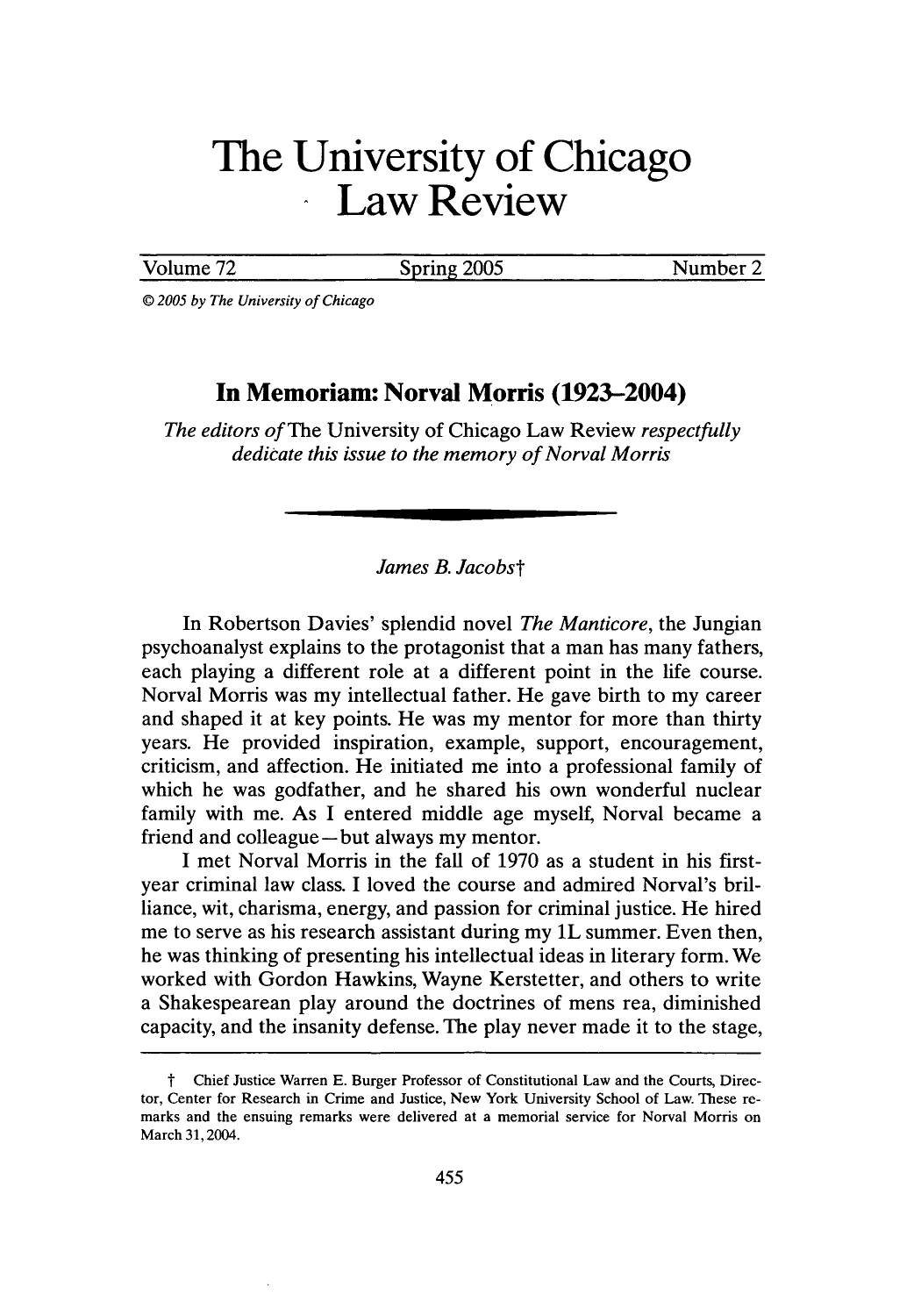**[72:455**

but it undoubtedly set the stage for Norval's later fictional work. I often had lunch (always at the next-door American Bar Foundation) with Norval, Wayne, Hans Mattick, Franklin Zimring, and other eminent scholars and practitioners who passed in and out of Norval's orbit.

One day during my second year of law school, Norval told me that he would arrange for me a summer Ford Foundation fellowship at Stateville Penitentiary in Joliet, Illinois. With my student colleagues slated to work at prestigious Chicago law firms, I couldn't believe my good luck. I was surprised when my parents reacted silently to my excited phone call explaining that I was going to prison. Norval Morris's name has always opened doors for me, even at Stateville in the summer of 1972. I had free run of the joint. The inmate gang leaders approached (confronted) me the first day, demanding proof that I was not an undercover agent. When I revealed that I was Norval Morris's student, the whole atmosphere changed. The name Norval Morris was whispered from one to another. The inmates knew Norval's reputation as a passionate advocate of prisoners' rights, and my status as his pro*tégé* was sufficient to vouch for me.

Norval made me feel that my work was important, and encouraged me to do more of it and better. He encouraged me to write and publish my study of Stateville's prison gangs. He took me along to a major conference on prison reform in Williamsburg, Virginia, and to a sentencing conference in Albany, New York. He often invited me to lunch with his criminal law colleagues. He gave me drafts to read and treated me like a junior colleague, even when I wasn't. He taught me what it means to be a mentor.

Norval paved the way for me to matriculate in the University of Chicago sociology department and came up with the funding to make it possible. He introduced me to the eminent University of Chicago sociologist, Morris Janowitz, who soon became my second mentor. Even though, as Professor Bernard Meltzer regularly reminded me, my grades were not spectacular, Norval enthusiastically recommended me to the Cornell faculty, which hired me in 1975. He immeasurably boosted my credibility by presenting a major lecture at Cornell my first year there. Several years later when I moved to New York University, Norval came for two visiting semesters and gave me the splendid opportunity to co-teach a seminar on sanctions with him.

Perhaps Norval's most important example for an aspiring criminal law professor was how he regarded his field and his work. He believed in the importance and integrity of academic work. Unlike some academic lawyers, he never treated academic work as a game or as a vehicle for showing off his brilliance. He cared passionately about justice, about our justice institutions, about the people who work in the criminal justice system, and especially about those on the receiving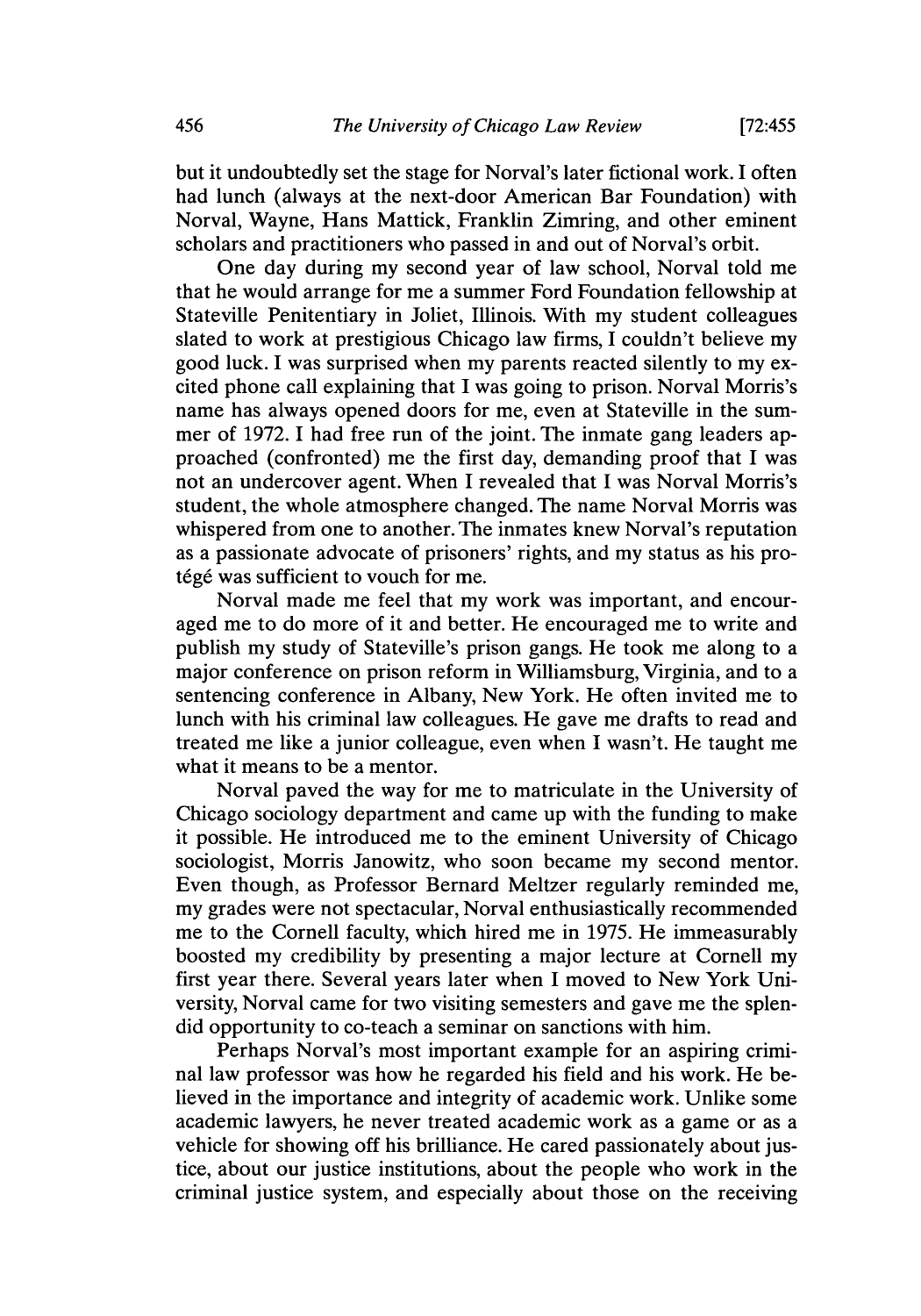end of the criminal justice system. Over thirty-five years, Norval Morris thoroughly imbued me with these values, shaping my professional identity and career.

> $\star$ ×

#### *James R. "Chip" Coldren, Jr.* t

It is an honor to speak here today and to share a few thoughts about Norval that I feel are important. It is fitting that I have just returned with several of my colleagues from a monitoring visit to the Sheridan Correctional Facility-we dedicate our work today to Norval.

As someone who became close to Norval in recent years, I can only say that I treasure the time that I had with him, as I imagine that all of you do. The truth is, I feel that I've been close to Norval for longer than I have known him personally. That's the way he was. He was, and is, part of all of us.

Permit me to begin by repeating a few lines I heard him say several times when he opened conferences that I attended. Just listen for a minute and you'll hear some vintage Norval Morris. He would be announced as the keynote speaker, to generous applause, and he would walk up to the microphone and say something like this:

I appreciate the opportunity to speak today and I will humbly offer some thoughts of mine on the topic, but I begin with an apology. My wife tells me that there are two main problems with my public speaking. The first problem is that I tend to wander from the topic I have chosen. The second problem is that I tend to wander back to it.

How precious, and how typically Norval.

Let me say at the outset here that in my view Norval Morris was, and still is, an important element in American legal culture. His vision, his perspectives, his concerns, and his tenderness are part of our legal learning and our legal thinking. We cannot discuss many topics pertaining to justice, penology, criminal law, or law and psychiatry without encountering Norval. He is there. He is here, with us.

Now, things like this don't just happen. Norval wasn't someone who wrote or said something and just happened to be in the right place at the right time so that it stuck. I want to speak about three

**2005]**

t President, John Howard Association.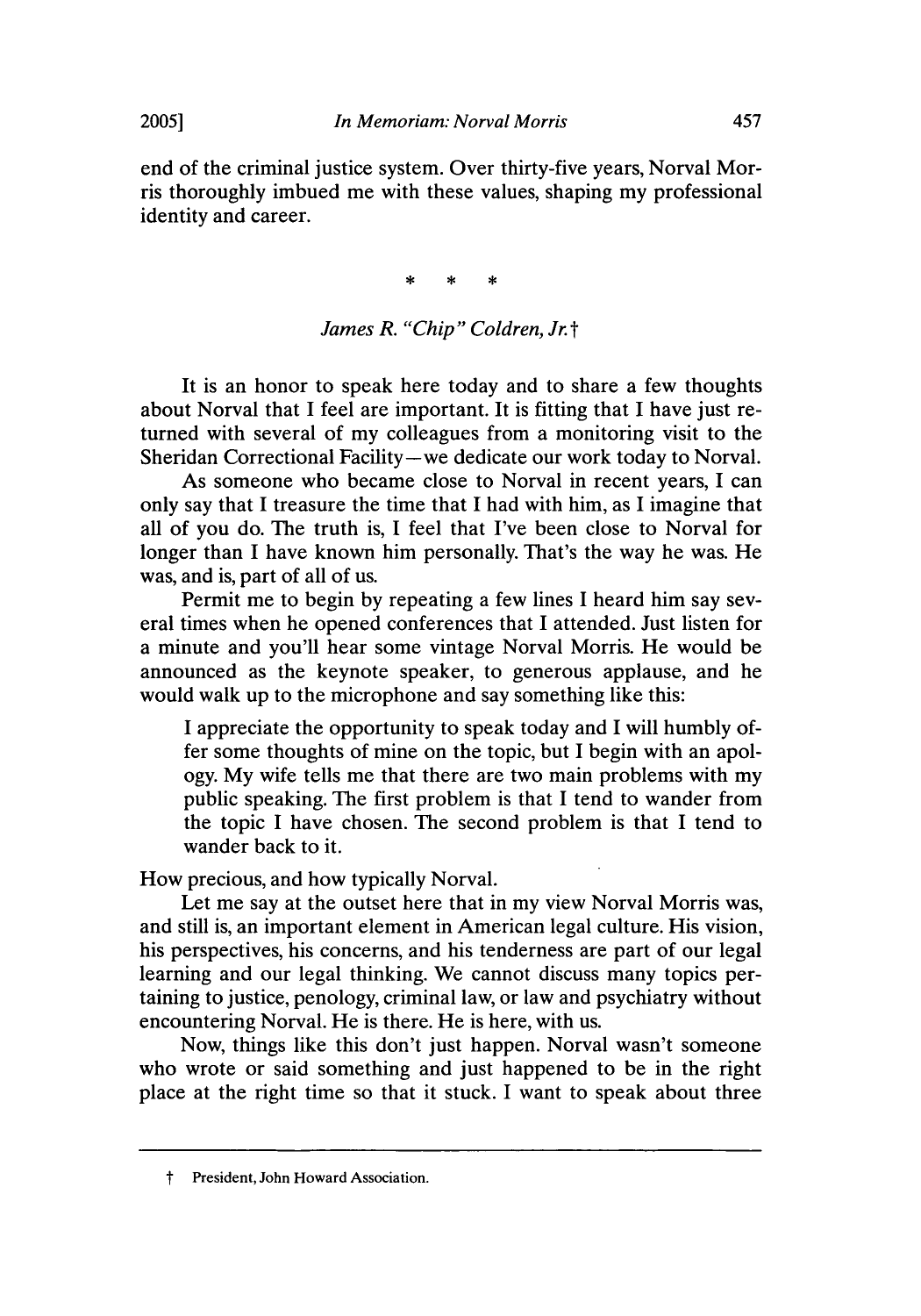qualities in Norval that help explain how and why he became so integral to our way of thinking.

*Consistency.* If you read Norval's work you find a remarkable consistency in his basic values and his basic approach to solving problems. These include common sense; paying attention to research, data, and experience; learning from the past; holding criminals accountable; and being sensible about punishment (that is, developing punishment policy and administering punishment that is consistent with what psychology and psychiatry tell us about human behavior). He did this without seeming repetitive and without seeming boring (because he was a very good writer). The people I respect and admire are those who are consistent in their values. We should recognize Norval for this.

*Intellectual rigor.* Norval's work, and his arguments, are sound, based on what research and intellectual traditions tell us. When you read Norval's work you read material that has solid grounding in empiricism, logic, and, again, common sense.

*Compassion.* Sometimes when I think about Norval, I think that he must have had different eyes than most other people. I honestly believe he had concern in his heart for everyone. When he met someone, anyone-a student, a colleague, a judge, a police officer, an incarcerated individual, a politician, an administrator-he saw a soul, a heart, a human being worthy of his attention and his concern, no matter what the issue of the day or the topic of conversation. He was consistent in this as well, and I stand here as one of the many beneficiaries of his compassion, in both my personal and my professional life.

Norval served on the board of directors of the John Howard Association for twenty years. The John Howard Association, among other things, embodies our compassion for the imprisoned in Illinois, and Norval served us well, in several different capacities, over those years. Bear in mind, however, that Norval joined the Howard League in England (our counterpart overseas) over fifty years ago. So for longer than I have lived on this earth, Norval dedicated part of himself to aiding those who are incarcerated, as well as their family members and others who care about them. I don't need to tell those present here that that sort of compassion is hard to come by.

We are all mere human beings, as Norval would readily recognize. So let us do this. When we find ourselves wandering from what Norval has taught us, let us wander back to it.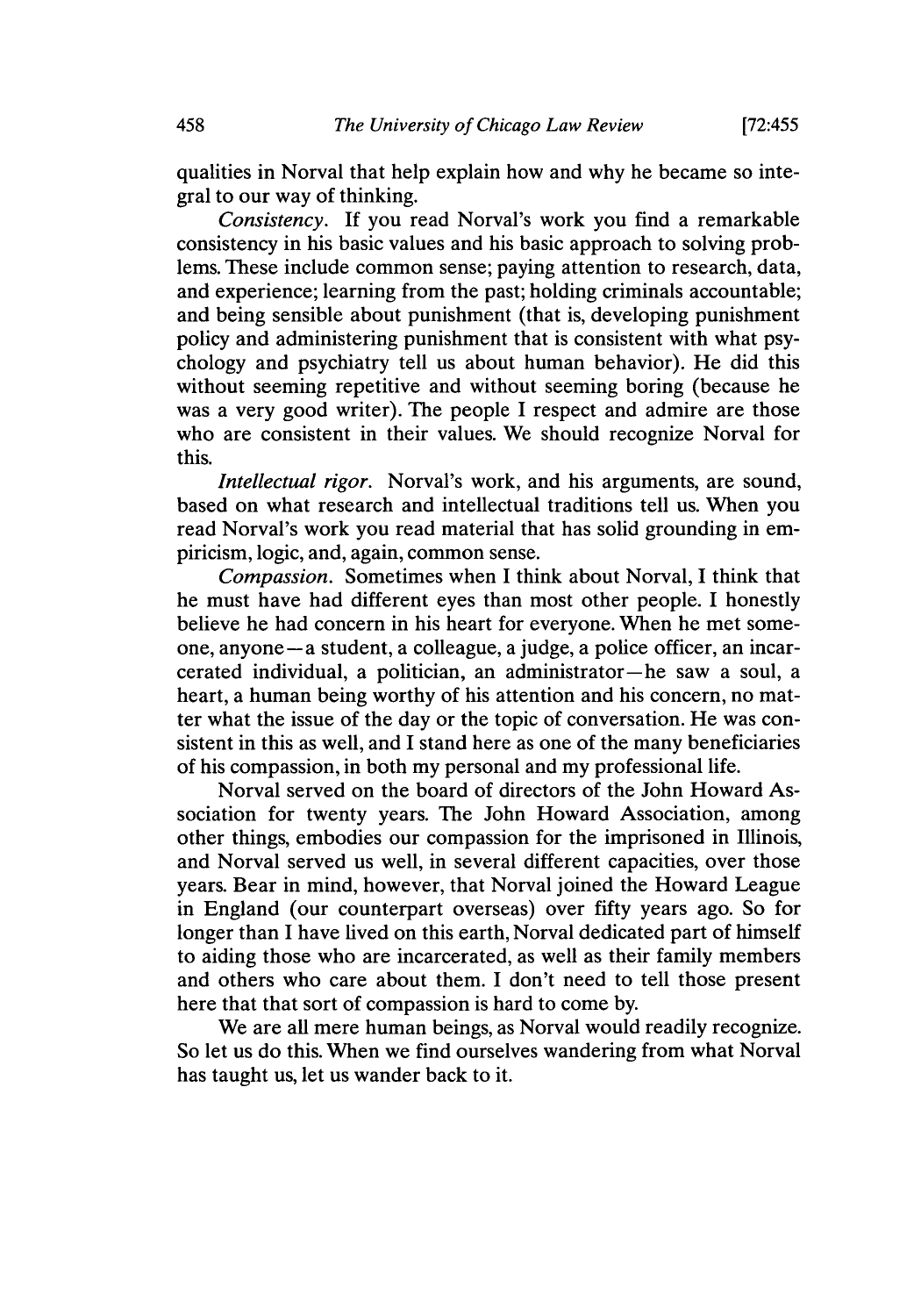#### *Franklin E. Zimringt*

The warmth and vitality of Norval Morris's personality were so intense, his institution building was so important, that his scholarly contribution to the criminal law is in danger of not being emphasized in a memorial like this. So I want to briefly discuss both the contributions Norval made to Anglo-American criminal law and the methodology that enabled this Australian visitor to identify and to fill major gaps in American criminal law.

Let me begin with a list of six of Norval's milestone contributions to American criminal law and explore their common roots.

(1) The critique and reworking of the rehabilitative ideal beginning in publications during the 1950s and fully stated in *The Future of Imprisonment.'* Norval's solution was a facilitative rather than coercive model of programs in prisons.

(2) His demonstration of the problematics of the equal punishment of offenders—stated in his bicentennial lecture of 1976. That was an era when treating like cases alike was a mantra $$ almost regarded as a sufficient condition for justice. Norval's dissent was an important corrective.

(3) His classic dissection *The Felon's Responsibility for the Lethal* Acts of Others in the mid-1950s.<sup>3</sup>

(4) His identification of retributive considerations as both a floor and a ceiling of just punishment-what he called a limiting principle-combined with his forceful rejection of the false hope of desert as a defining principle of punishment.

(5) His identification of the development of what he and Gordon Hawkins called "an administrative law of crime" in their Letter to the President on Crime Control.<sup>4</sup>

(6) His demonstration of the need for "intermediate" punishments in *Between Prison and Probation*.<sup>5</sup>

William J. Simon Professor of Law, Boalt Hall, University of California at Berkeley.

**<sup>I</sup>**Norval Morris, *The Future of Imprisonment* (Chicago 1974).

<sup>2</sup>Norval Morris, *Criminal Law-Some Second Century Problems and Third Century Solutions,* in Bernard Schwartz, ed, *American Law: The Third Century: The Law Bicentennial Volume* 89 (NYU 1976).

<sup>3</sup>Norval Morris, *The Felon's Responsibility for the Lethal Acts of Others,* 105 U Pa L Rev 50 (1956).

<sup>4</sup> Norval Morris and Gordon Hawkins, *Letter to the President on Crime Control* 15 (Chicago 1977).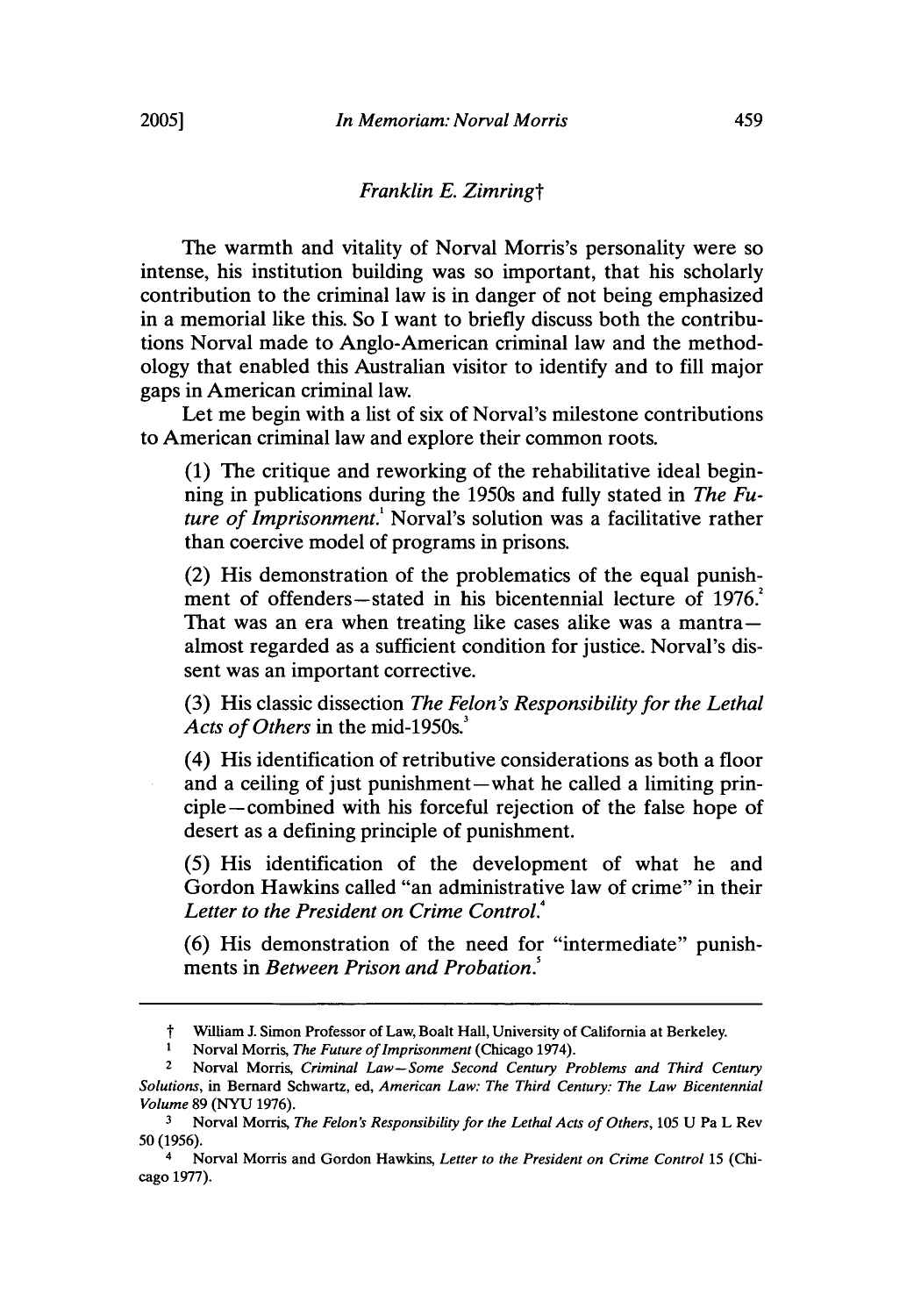**[72:455**

Those are six of ten or twelve major contributions. For a short list it is a very long list indeed. But I have not touched on his great work about mental health and criminal law, summarized in *Madness and the Criminal Law,'* or mentioned his bestselling book with our friend Gordon Hawkins, *The Honest Politician's Guide to Crime Control.7* Nor have I referred to his recent alarm about hyper-maximum security prisons or to *The Oxford History of the Prison.*

What Norval brought to each of these problems was appreciation for how the world actually works and how practices were likely to evolve; his was an essentially worldly criminal law. He enjoyed analytic gymnastics when in the classroom but his principal tool to select topics as a law scholar was his appreciation of how institutions operated. His critique of the rehabilitative ideal was informed by the smell and taste of real prisons, and so was his prescription of facilitative programming. Where the Model Penal Code project could be innocent of practice and dangerously reliant on theory, Norval always brought his deep understanding of how people and institutions really work to his scholarship.

The real world impetus for the search for intermediate sanctions comes from the frustrations of sentencing judges. The American criminal court is musclebound-it can either punish too little or punish too much in hundreds of thousands of cases. From this, it is a small step to recognizing the strategic importance of intermediate punishment, such an obvious step that I wonder why it took so long to generate.

In the legal academy, being practical and experience-based are not usually regarded as cardinal virtues. In the imaginative hands of Norval Morris, however, such worldly insights were at the core of brilliantly original scholarship.

**<sup>5</sup>** Norval Morris and Michael Tonry, *Between Prison and Probation: Intermediate Punishments in a Rational Sentencing System* (Oxford 1990).

**<sup>6</sup>**Norval Morris, *Madness and the Criminal Law* (Chicago 1982)

**<sup>7</sup>**Norval Morris and Gordon Hawkins, *The Honest Politician's Guide to Crime Control* (Chicago 1970).

**<sup>8</sup>** Norval Morris and David **J.** Rothman, eds, *The Oxford History of the Prison: The Practice of Punishment in Western Society* (Oxford 1995).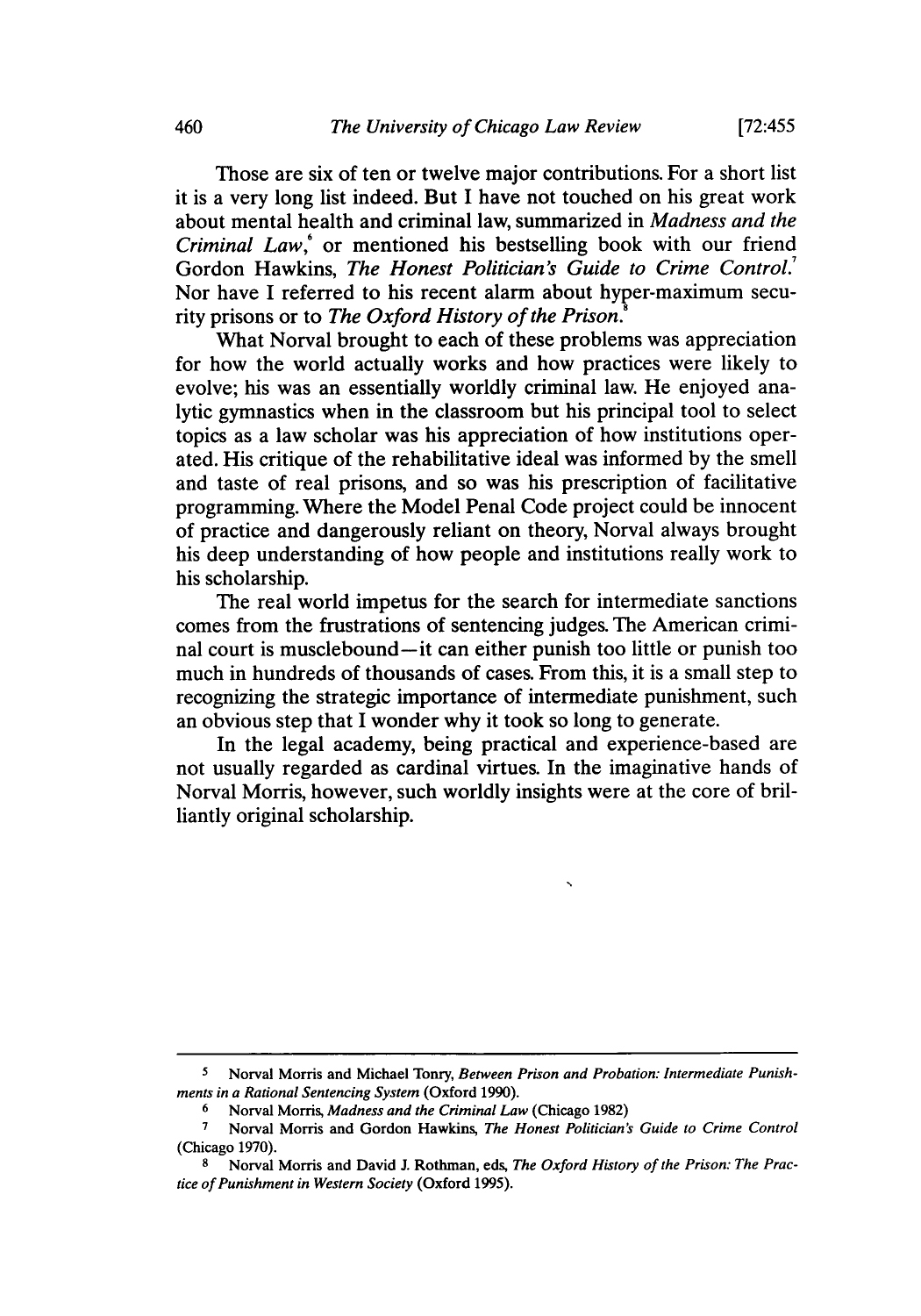#### *Kathleen Hawk Sawyert*

Norval was a tremendous visionary in criminal justice, and particularly in my area of criminal justice-corrections. Jim Jacobs indicated he spent a summer in prison because of Norval. I spent twentyseven years in prison, and Norval was there looking over our shoulders all the while.

Norval's impact on the federal prison system dates back to the early 1970s when he was working on his book, *The Future of Imprisonment.* He sent a draft of the book to Norm Carlson, then director of the Bureau of Prisons, and that was the beginning of a long friendship between Norval and Norm, and the beginning of Norval's substantial impact upon federal prisons, and prisons across this country and throughout the world. When I became director in 1992, Norval was gracious in extending his friendship and his counsel to me as well.

Back in 1974, when *The Future of Imprisonment* was published, the Bureau of Prisons was building a new prison in Butner, North Carolina. New prison construction was a rare occurrence in those days, unlike today when regrettably we open three or four new federal prisons each year.

The Bureau was seeking a special mission for Butner. Word got out that the Bureau was to operate an "experimental prison," which conjured up images of *A Clockwork Orange,* an image that took a while to dispel. A decision was made, with Norval's involvement, to have two missions for Butner. The first was a mental health mission (one of Norval's passions), and the second was designed around Norval's scholarly vision of how an ideal prison for serious offenders might be structured-his *Future of Imprisonment-where* inmate programs, other than work, were offered and available, but not coerced or mandated. Norval gave intellectual respectability to what prison officials had come to understand, that prisons cannot force change on an offender. Positive change can only come about with personal motivation and commitment from the offender. The prison's role is to provide those opportunities and an environment within which positive change can occur.

Butner opened in 1976 and attracted worldwide attention for its "open" environment, an environment which allowed inmates to move freely within a secure perimeter-Norval's vision. Norval was so concerned that his vision be implemented "correctly" that he made multi-

t Retired Director, Federal Bureau of Prisons.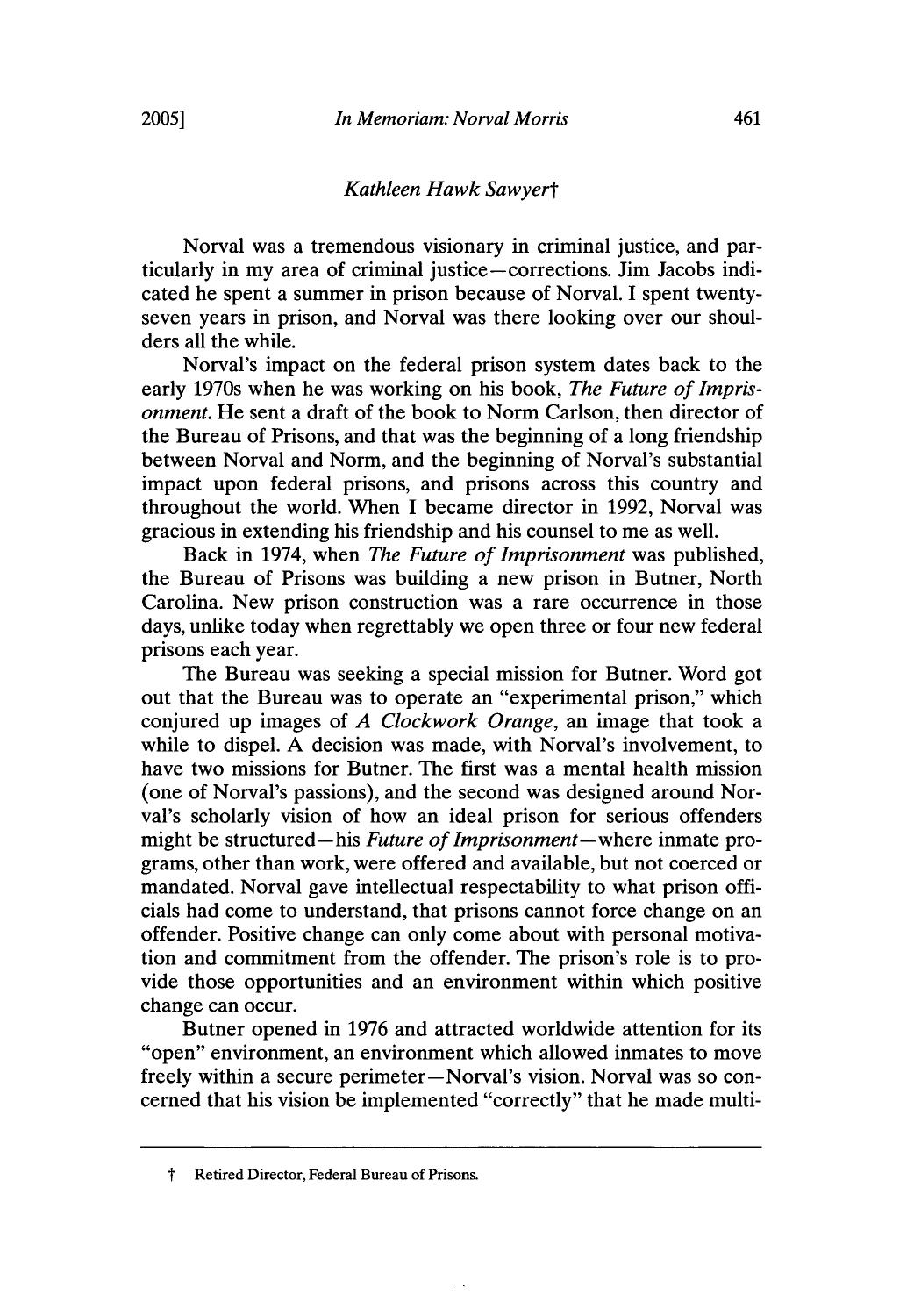pie visits to the Butner facility. On two occasions, he actually spent the night in the facility, with the inmates, so that he could witness the program firsthand and interact with inmates and staff. Such an overnight stay was unheard of in federal prison, but to quote Norm Carlson, who was director at the time, "Norval could be very persistent."

Norval enjoyed telling the story of his first night in the prison. He arrived at the dining hall for the evening meal just as the mental health inmates were arriving as well. One of the mental health inmates asked Norval, "Where're you from?" To which Norval replied, "Australia." The inmate was mystified and said, "Well, how the hell did you get here?" The inmate was really quite perceptive. Many, including the warden, wondered the same thing.

Norval's second major contribution to corrections was his role in the creation of the National Institute of Corrections-an extension of the Federal Bureau of Prisons whose mission is to provide training and technical assistance to state and local corrections. He was on the original task force that created the National Institute of Corrections, and served on its advisory board since the agency's inception in 1974 until his death. Such tenure was not an easy task when you consider he had to be reappointed by each attorney general and approved by the White House. Some of his writings did not make him very popular with the leadership of either party.

I served on that board for ten years with Norval, and it was clear that he felt a primary shortcoming of criminal justice was its lack of evaluation and research. He recognized the need to use empirical data to build a foundation of what worked and what did not, and emphasized that the practice of corrections should be based on science whenever possible. We could always rely on Norval at board meetings to challenge us on these issues-he was the conscience of the board. And I'm quite certain that board members will hear Norval's voice for years to come, challenging them to ensure decisions are based on credible research and evaluation.

Norval forced people to think about issues that were complex and usually not very popular. Issues like rational sentencing policies, the mentally ill in prison, super-max prisons, and the possibility of innocent inmates on death row facing execution for crimes they did not commit. He challenged others to think about these issues and forced them, as only Norval could, to defend their positions on such topics. He left no one off easy.

But Norval was not an ivory tower academic. His feet were firmly planted in the real world. He understood the need for prisons, even super-max prisons, which he believed to be misused in some prison systems. He visited our federal super-max facility in Colorado and called me to share "some concerns." Knowing his reservations about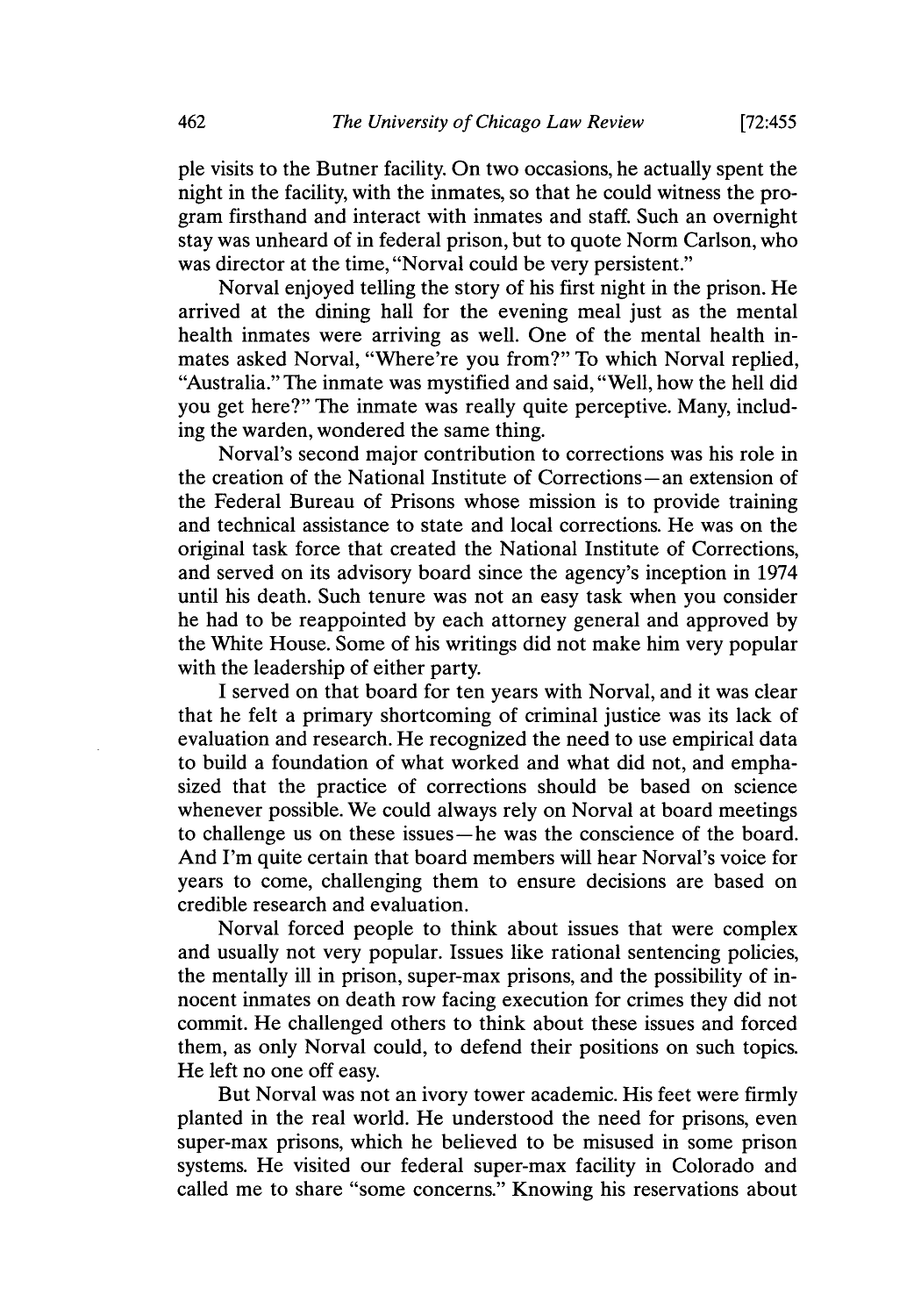such facilities, I pulled out a very large notepad expecting to hear a long list of concerns. To my surprise, he only cited the need for more educational opportunities. This exemplifies why practitioners listened so carefully to Norval. His observations were always well thought out, in context, and very much on point.

Norval's extraordinary combination of energy, insight, wisdom, compassion, and wit were unsurpassed. And the field of corrections, although still far from the ideal that Norval envisioned, is far more just and humane because of this wonderful man's passion and concern. His impact is immeasurable, and he will be greatly missed.

#### *Albert W Alschulert*

I want mostly to remember a particular time and place – 1967 and the Center for Studies in Criminal Justice. Two years earlier, Norval Morris and the University of Chicago Law School had established the Center with a \$1 million grant from the Ford Foundation, and in 1967, Norval offered me a fellowship there. I anticipated a year of quiet research, writing, and contemplation, but I obviously did not know Norval or the University of Chicago Law School.

When I arrived, I was plunged into the Center's manic examination of nearly every criminal justice issue. As the Center's codirector, Norval had hired a former juvenile thief and assistant jail warden, Hans W. Mattick. Hans studied many things, particularly jails, which he described as the cloacal region of American corrections. (You can look up that academic word later.) 1967 was Frank Zimring's first year on the faculty. He was the only person ever to move from the Law School's third-year class to its tenure-track faculty without so much as a clerkship in between. Frank was only the first of many Morris prot6 gés who did research for the Center as students or fellows and later became prominent criminal justice scholars. Mike Tonry, Dick Frase, Bill Geller, Wayne Kerstetter, Marc Miller, and Jim Jacobs were among the others. This group dominated a generation of criminal justice scholarship and was, I think, the Center's most important product.

Unlike rehabilitation, a then more fashionable purpose of punishment, deterrence had been the subject of astonishing scholarly neglect. Norval made research on this topic a priority and brought a friend and intellectual soulmate, Gordon Hawkins, from the Univer-

t Julius Kreeger Professor of Law and Criminology, The University of Chicago.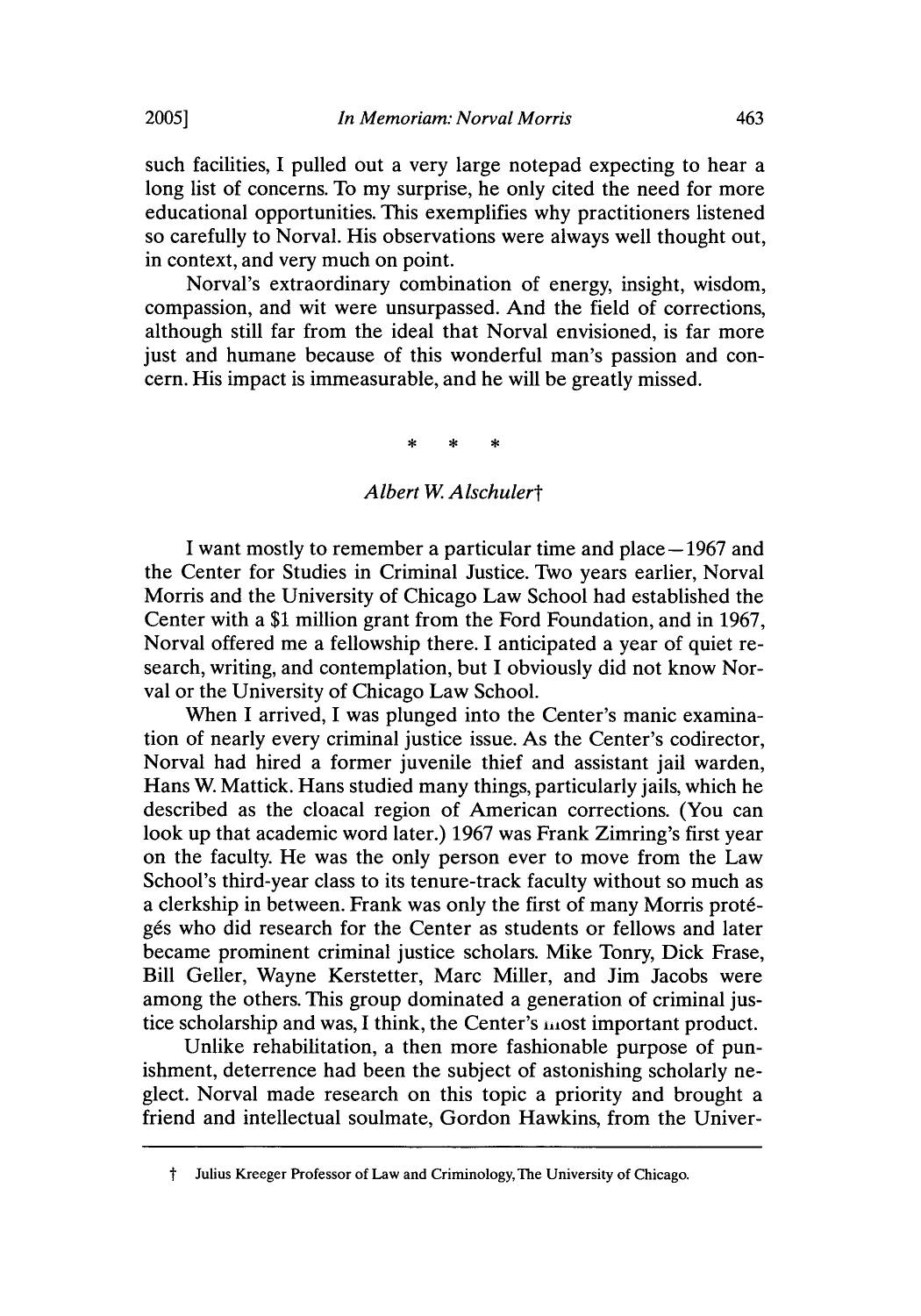**[72:455**

sity of Sydney to do it with Frank. During the same year, almost as an afterthought, Norval wrote with Gordon the classic *The Honest Politician's Guide to Crime Control.* Gordon's collaboration with Frank, which ultimately produced ten books of original research, continued throughout Gordon's career. When Frank called to inform me of Gordon's death eight days after Norval's, he said, "We have to stop meeting like this."

Norval and Gordon were two of the many scholars who gave the Center its international cast. The preeminent criminal law theorist, Johannes Andenaes of Norway, was in residence while I was, and the great Danish psychiatrist Georg Stdirup had been there the year before. Norval's strategy was to expose younger scholars to the senior intellectual figures in the field, and the chemistry worked. Dusan Cotic of Yugoslavia supplied an Eastern European perspective, and an LLM student named David Libai, who was to become Israel's Minister of Justice, wrote under Norval's supervision about comparative criminal procedure.

While I was at the Center, Hans Zeisel wrote a major study of jury behavior in death penalty cases. Ken Davis wrote *Discretionary Justice*, focusing in substantial part on police and prosecutorial discretion. Jerry Skolnick studied policing. Dallin Oaks published his book with Warren Lehman on indigent appeals and began his work on the Fourth Amendment exclusionary rule. Mark Haller researched the history of organized crime in Chicago. Tony Platt studied the Center's project for providing legal services to youth while writing a history of the juvenile court movement. Two programs in addition to the Center's neighborhood law office for juveniles sought to combine action with research-a probation officer case aid project and Mel Goldberg's office in the Cook County jail providing civil legal services.

At the center of the Center and of these diverse projects was Norval-buoyant, supportive, engaged, and much too generous. He and I clashed about research methods, as we did years later when we taught a seminar on Social Science Research and Law, but Norval let me do it my way while providing wise counsel and ample support. There was never any orthodoxy at the Center apart from a commitment to enlarging the understanding of crime and justice. While Norval taught his classes, wrote his books, and took an active hand in every project, he also found time to defeat every other tennis player on the faculty except Stanley Kaplan and (sometimes) Bernie Meltzer, and also to conduct chess games by mail with people throughout the world, pilot airplanes, and spend happy hours with Elaine and three sons he adored.

The outcome of several Center projects, including all of the action-research projects, was disappointing. Norval had realized all along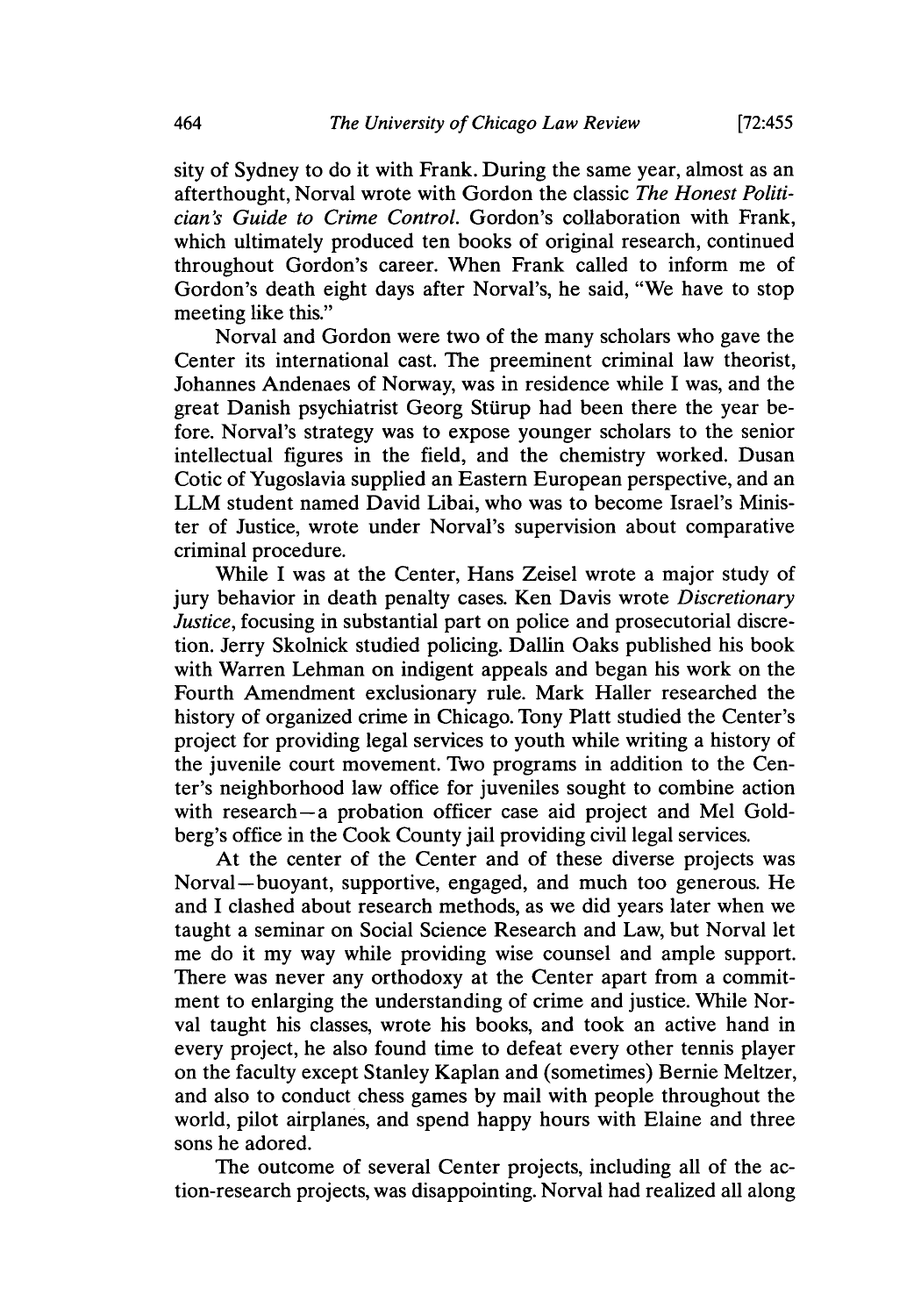that some would fail. He wrote in *The Honest Politician's Guide to Crime Control:*

The criminal justice system may be compared to a blind man far down the side of a mountain. If he wants to reach the top, he must first move. And it matters little whether his first move is up or down because any movement with subsequent evaluation will tell him which way is up. A step by step process of experimenting, evaluating, and modifying must be undertaken. Both innovation and the subsequent evaluation of its consequences are essential to climbing up.'

Norval was constantly engaged in the world of action as well as the world of reflection. Shortly after he arrived at Chicago, he discovered eighteen men who were illegally confined in the psychiatric division of the Menard State Penitentiary and arranged their release. These men had been held unlawfully for twenty-five years. Norval's work as a special master for a federal district court led to a consent decree to protect the constitutional rights of inmates of the protective custody unit of the Stateville Penitentiary. He served for many years on the Chicago Police Board.

During a 1980s visit to Stateville, Norval introduced me to a bright, engaging inmate who seemed to run the law library. Norval later played a critical role in proving that someone else committed the murder for which this inmate, James Newsome, was serving a life sentence, and James received a full pardon. There was much more to the story than that, and at the time of Norval's death, he was writing a book about it with Locke Bowman.

For many years, Norval moderated a seminar at the Aspen Institute with Justice Harry Blackmun. The evolution of Justice Blackmun's views on the death penalty is a familiar story. As a U.S. Court of Appeals judge, Blackmun responded to proof of racial discrimination in the administration of capital punishment by writing, "We are not yet ready to condemn and upset the result reached in every case of a negro rape defendant in the State of Arkansas on the basis of broad theories of social and statistical injustice."' Before leaving the Supreme Court, he wrote in a dissenting opinion, "From this day forward, I no longer shall tinker with the machinery of death."' What role Norval played in the development of Justice Blackmun's jurispru-

**<sup>1</sup>** Norval Morris and Gordon Hawkins, *The Honest Politician's Guide to Crime Control* 261-62 (Chicago 1970).

<sup>2</sup>*Maxwell v Bishop,* 398 F2d 138, 147 (8th Cir 1968).

**<sup>3</sup>***Callins v Collins,* 510 US 1141,1145 (1994) (Blackmun dissenting).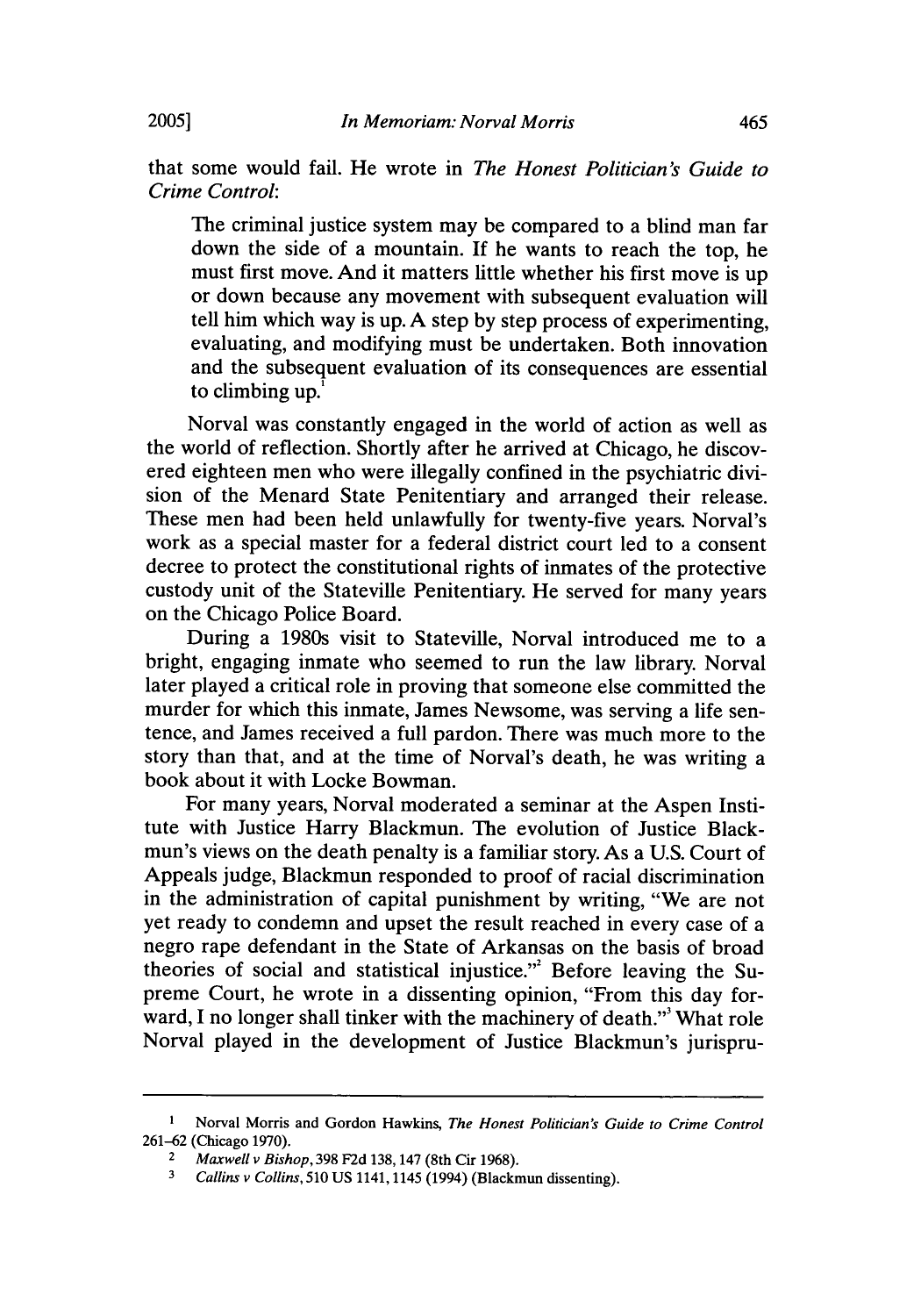dence is anyone's guess, but the deep bonds of affection between the two men were apparent.

Norval was as eloquent a writer of the English language as the University of Chicago Law School has ever seen, yet he was even more effective on the podium than in print. His practice was to labor over his speeches but then put the text aside to keep it from coming between him and his audience. I was astonished to discover how nervous he was before some appearances **-a** mark, I think, of his humility and determination to be worthy of an audience. Gordon Hawkins wrote, "Perhaps the qualities which most impress themselves on those who have worked with him are his immense vitality .... the total absence of animus or rancor in disagreement or dispute, and his instant and generous recognition of distinction in others.<sup>3</sup> Norval enjoyed the many honorary degrees and other distinctions that came his way, but he did not believe the citations.

Norval would have wanted this occasion to be more about his ideas and his causes than about his personal qualities, and he would have wanted us to be passionate and politically incorrect in discussing them. He was a noted opponent of common sense, which, he said, made the world flat because it seemed that way to him. His commitment was to the empirical reexamination of things commonsensical. He criticized, for example, the common sense proposition that increased punishment reduces crime. If that proposition were true, he said, the United States would be the safest country in the world.

Norval knew what was true about crime and justice. I'll end with passages from his two most recent books-perhaps not his last book if Locke Bowman can complete the Newsome story. From *Maconochie's Gentlemen:*

People change. They learn. They "grow up." Most learning and emotional growth is self-motivated and self-induced. It requires the rest of us not to get in the way, to facilitate, but not try to impose change. Most delinquent and criminal adolescents in all societies become productive, conforming citizens on their own, if they are allowed to .... A brief experience of living behind bars induces compliance in a few, while another few are peculiarly resistant to the threats and realities of punishment. Meanwhile, for the greater incarcerated mass, prison renders them more rebellious to authority, more criminous, since the very essence of prison-absolute control and repression of individuality -is

<sup>4</sup> Gordon Hawkins, *Introduction,* in Gordon Hawkins and Franklin **E.** Zimring, eds, *The Pursuit of Criminal Justice: Essays from the Chicago Center* **1,** 14 (Chicago 1984).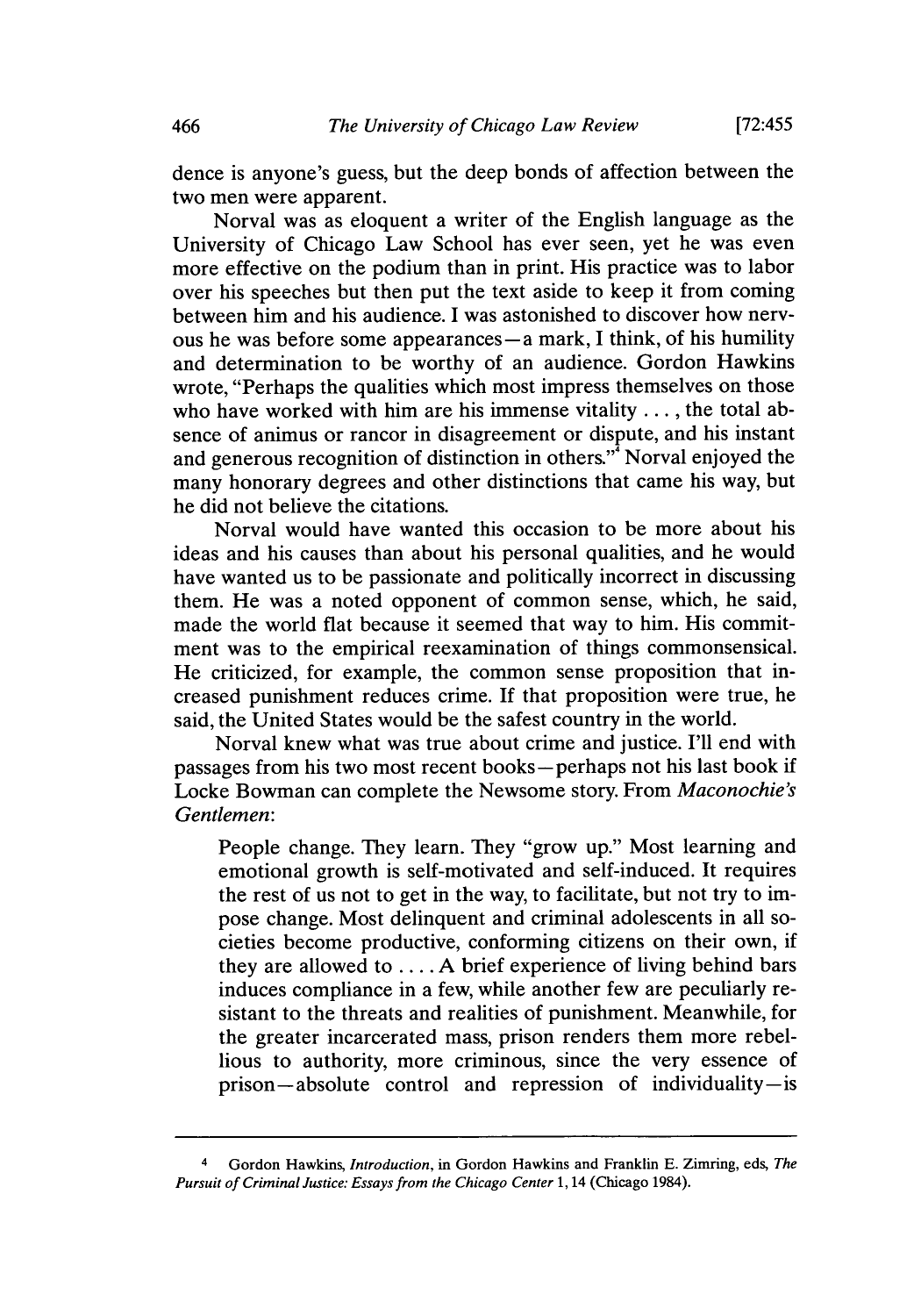criminogenic. That the majority [of] people released from prison do not return is a testament to human adaptability.'

#### And from *The Oxford History of the Prison:*

Wars on crime and wars on drugs are regularly declared in powerful rhetoric promising the enemy's surrender. But success never attends these efforts; there is no victory and no armistice. Instead, a new war is declared, as if the previous war had never taken place .... [V]ote gathering by these **...** means is a sin against the future.'

When I first encountered the electricity of Norval Morris, he was forty-four and I was twenty-six. He had done everything there was to do in the world except stay in one place, and he was the person all of us younger inhabitants of the Center for Studies in Criminal Justice wanted to be. None of us, however, and no one else we knew came close to matching his combination of energy, enthusiasm, insight, wisdom, wit, adventure, compassion, dedication, and loving spirit. It was an inspiration to know him, and a lot of fun too.

<sup>5</sup>Norval Morris, *Maconochie's Gentlemen: The Story of Norfolk Island & the Roots of Modern Prison Reform* 181 (Oxford 2002).

<sup>6</sup>Norval Morris, *The Contemporary Prison: 1965-Present,* in Norval Morris and David J. Rothman, eds, *The Oxford History of the Prison: The Practice of Punishment in Western Society* 258 (Oxford 1995).